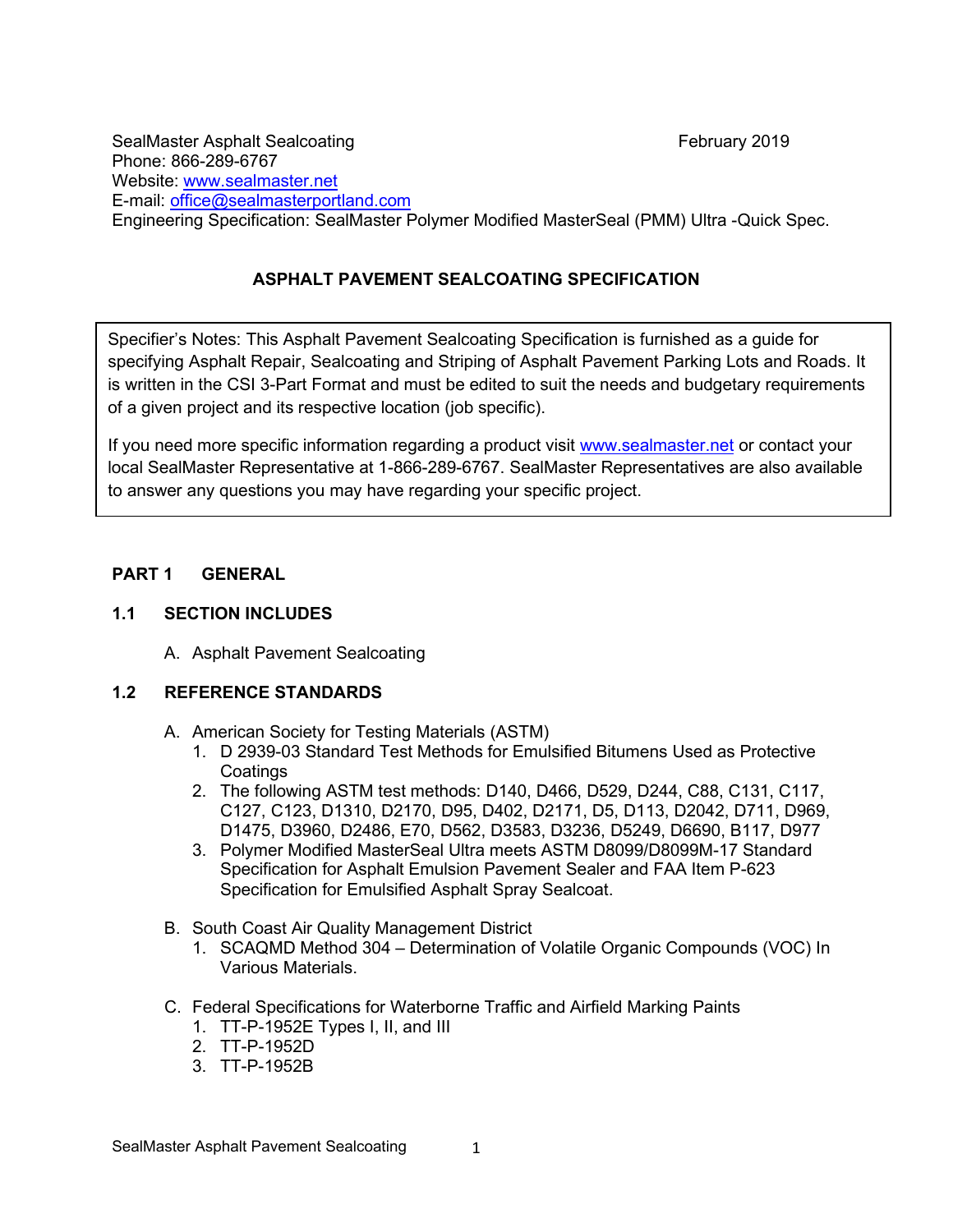### **1.3 SUBMITTALS**

- A. Product Data
	- 1. Submit manufacturer's Product Data Sheet.

#### **1.4 PROJECT/SITE CONDITIONS**

- A. Ambient Conditions
	- 1. Both surface and ambient temperature must be a minimum of 50°F and rising before applying cold applied crack fillers, oil spot primers, pavement sealers or traffic paints (materials). Ambient and surface temperature shall not drop below 50°F for a 24-hour period following application of materials.
	- 2. Apply materials during dry conditions when rain is not imminent or forecast for at least 24 hours after application.
- B. Pavement/Surface Conditions
	- 1. Newly placed (paved) asphalt pavement surfaces should be allowed to cure before applying coatings.
	- 2. New pavement surfaces shall be free of residual oils or chemicals associated with the placement of new asphalt pavement.
	- 3. Aged pavement surfaces shall be cleaned and prepared as recommended in this specification under PART 3 Sections 3.1 thru 3.7 of this specification.

## **PART 2 PRODUCTS**

#### **2.1 MANUFACTURER**

A. SealMaster Pavement Products and Equipment. SealMaster has a nationwide network of manufacturing and distribution facilities. Phone: 800-395-7325. Website: [www.sealmaster.net.](http://www.sealmaster.net/) E-mail: [info@sealmaster.net.](mailto:info@sealmaster.net)

#### **2.2 MATERIALS**

- A. SealMaster Petro Seal Oil Spot Primer (Concentrate
- B. SealMaster Prep Seal Oil Spot Primer (Ready-To-Use)
- C. SealMaster FlexMaster Crack Sealant (Cold-applied pourable crack sealant)
- D. SealMaster CrackMaster Parking Lot Grade (Hot Pour Rubberized Crack Sealant)
- E. SealMaster Trowel Grade Crack Filler
- F. SealMaster GatorPave Patching Material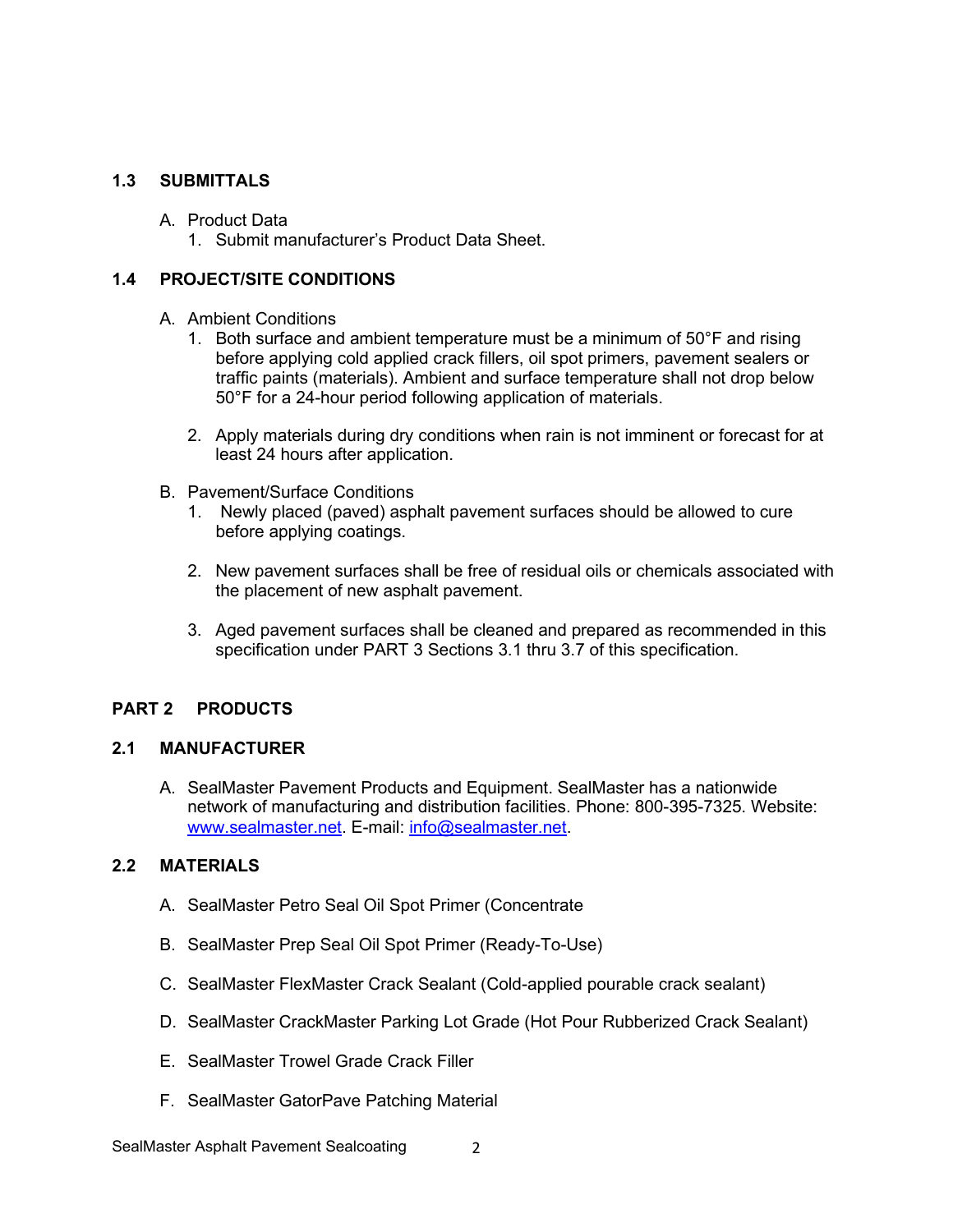- G. SealMaster Pothole Patch (Cold Patch)
- H. SealMaster Asphalt Binder Plus
- I. SealMaster Polymer Modified MasterSeal Ultra
- J. SealMaster Liquid Thermoplastic Traffic Marking Paint (White and Yellow)
- K. SealMaster Fast-Dry Traffic Paint (White and Yellow)
- L. SealMaster TTP-1952B Traffic Paint (White and Yellow)
- M. SealMaster Handicap Blue Traffic Paint
- N. SealMaster Firelane Red Traffic Paint
- O. SealMaster Line Block-Out Paint (Black)

## **PART 3 EXECUTION**

#### **3.1 EXAMINATION**

- A. Examine pavement surface prior to performing work
- B. Notify architect or project engineer of any adverse or unacceptable conditions that would affect successful repair efforts or application of materials
- C. Do not commence work until unacceptable conditions are corrected

#### **3.2 SURFACE PREPARATION**

- A. Surface must be clean and free from all loose material and dirt. Remove grass along edge of pavement to find true edge of pavement. Power blowers, mechanical sweeping devices and push brooms are acceptable cleaning methods.
- B. Tack Coating (Optional)
- C. Tack Coating (priming surface) with diluted SealMaster Asphalt Binder, SS1h or CSS1h asphalt emulsion is beneficial on extremely oxidized and weathered road surfaces.
- D. Dilute 1 part SealMaster Asphalt Binder, SS1h or CSS1h with 4 parts of water.
- E. Apply one thin coat of diluted asphalt emulsion at a rate of .05 to .10 gallon per square yard.
- F. Allow tack coat to dry thoroughly before applying Liquid Road Ultra.

## **3.3 CRACK REPAIR**

crack filling. However, Cold-Applied Materials offer an acceptable and more economical approach. Specifier's Notes: Specifier should select between Option A. (Fill Cracks with Cold-Applied Sealants and/or Crack Fillers) or Option B. (Fill Cracks with Hot Applied Rubberized Asphalt Crack Sealant) listed below. Hot Applied Rubberized Crack Sealant provides a more durable solution for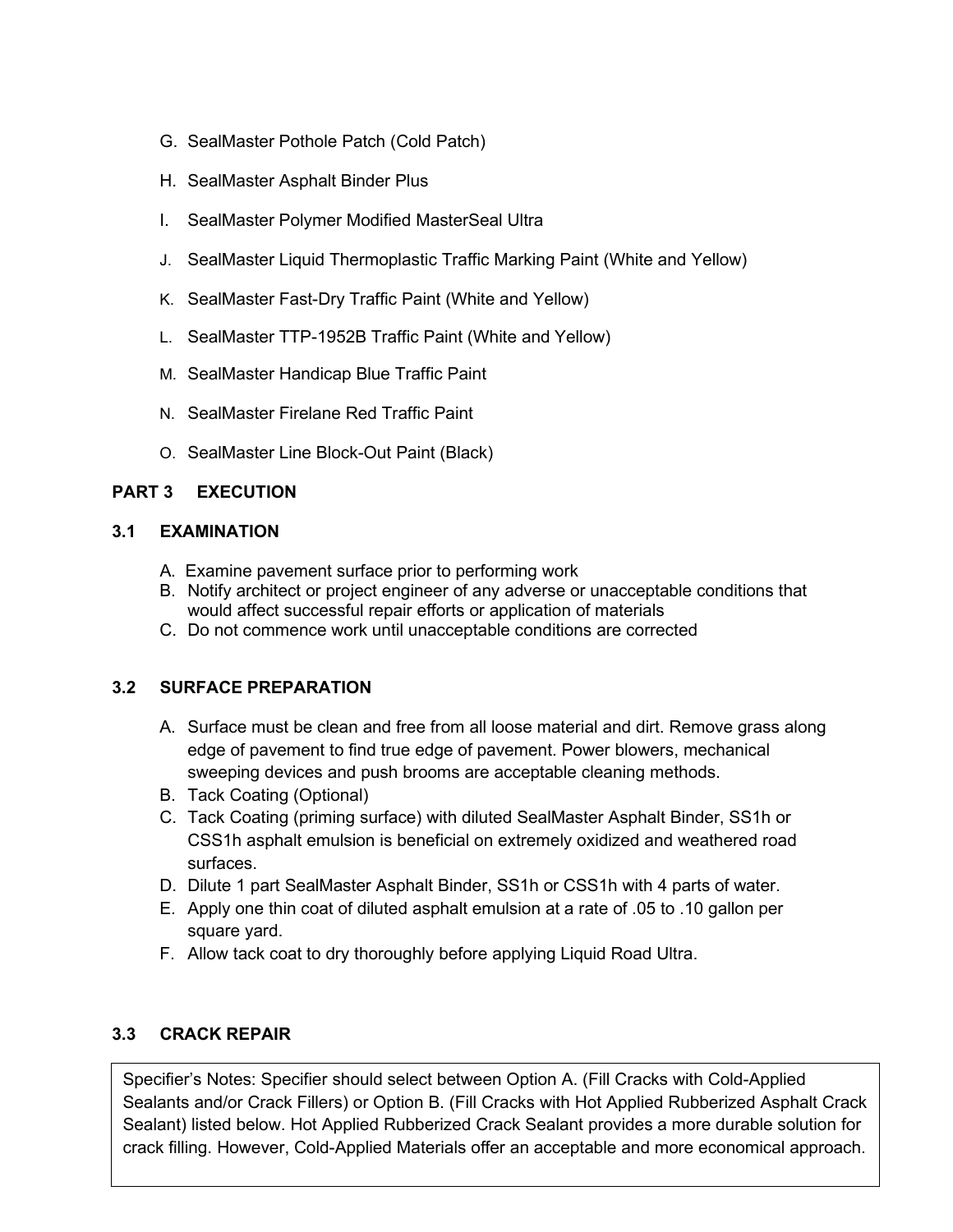- A. Cold Applied Crack Filling Materials and Methods
	- 1. Clean cracks of all dirt, debris and vegetation prior applying crack filling.
	- 2. For cracks up to ½" apply FlexMaster Crack Sealant. FlexMaster may be applied directly from container, pour pot, crack banding equipment or mechanized pumping equipment. Allow to dry before sealcoating.
	- 3. For cracks larger than ½" wide and up to 1" wide apply SealMaster Trowel Grade Crack Filler or SealMaster GatorPave Patching material. Apply Trowel Grade or GatorPave with trowel, squeegee or straightedge. Allow to dry before sealcoating.
	- 4. Contractor or other Entity Responsible for performing work shall refer to Manufacturer's Product Data Sheet for more detailed application instructions for Flexmaster, Trowel Grade Crack Filler and GatorPave.
- B. Hot Applied Crack Sealant/Filling Materials and Methods
	- 1. Cracks must be free from dust, dirt, vegetation and moisture. Clean cracks with mechanical wire brush followed by a compressed air heat lance to remove loose debris and moisture.
	- 2. For all cracks up to 1" wide apply either SealMaster CrackMaster Parking Lot Grade crack sealant or SealMaster Crackmaster Supreme crack sealant.
	- 3. SealMaster CrackMaster Parking Lot Grade crack sealant shall be melted in a conventional oil-jacketed unit equipped with an agitator.
	- 4. Apply heated CrackMaster Parking Lot Grade crack sealant using a pump and wand system, a crack banding unit, or a pour pot.
	- 5. Contractor or other Entity Responsible for performing work shall refer to Manufacturer's Product Data Sheet for more detailed application instructions for CrackMaster Parking Lot Grade Crack Sealant.

# **3.4 ALLIGATORED PAVEMENT REPAIR**

Specifier's Notes: Alligator cracks are interconnected cracks forming a series of small blocks resembling an alligator's skin or chicken wire. Specifier should select between Option A. (Apply SealMaster GatorPave), Option B. (Infrared Patch Repair Method) or Option C. (Removal of distressed pavement material and replacement with 4 inches of Hot Mix Asphalt). With regards to longevity of pavement repair, these options represent a good (A), better (B), best (C) approach.

- A. Repair Alligator Cracks with SealMaster GatorPave
	- 1. Remove all dirt, dust, and vegetation on alligatored area.
	- 2. Apply GatorPave with trowel, squeegee, or straightedge.
	- 3. Allow to dry before sealcoating.
	- 4. Contractor or other Entity Responsible for performing work shall refer to Manufacturer's Product Data Sheet for more detailed application instructions for GatorPave.
- B. Repair Alligator Cracks with Infrared Heater Method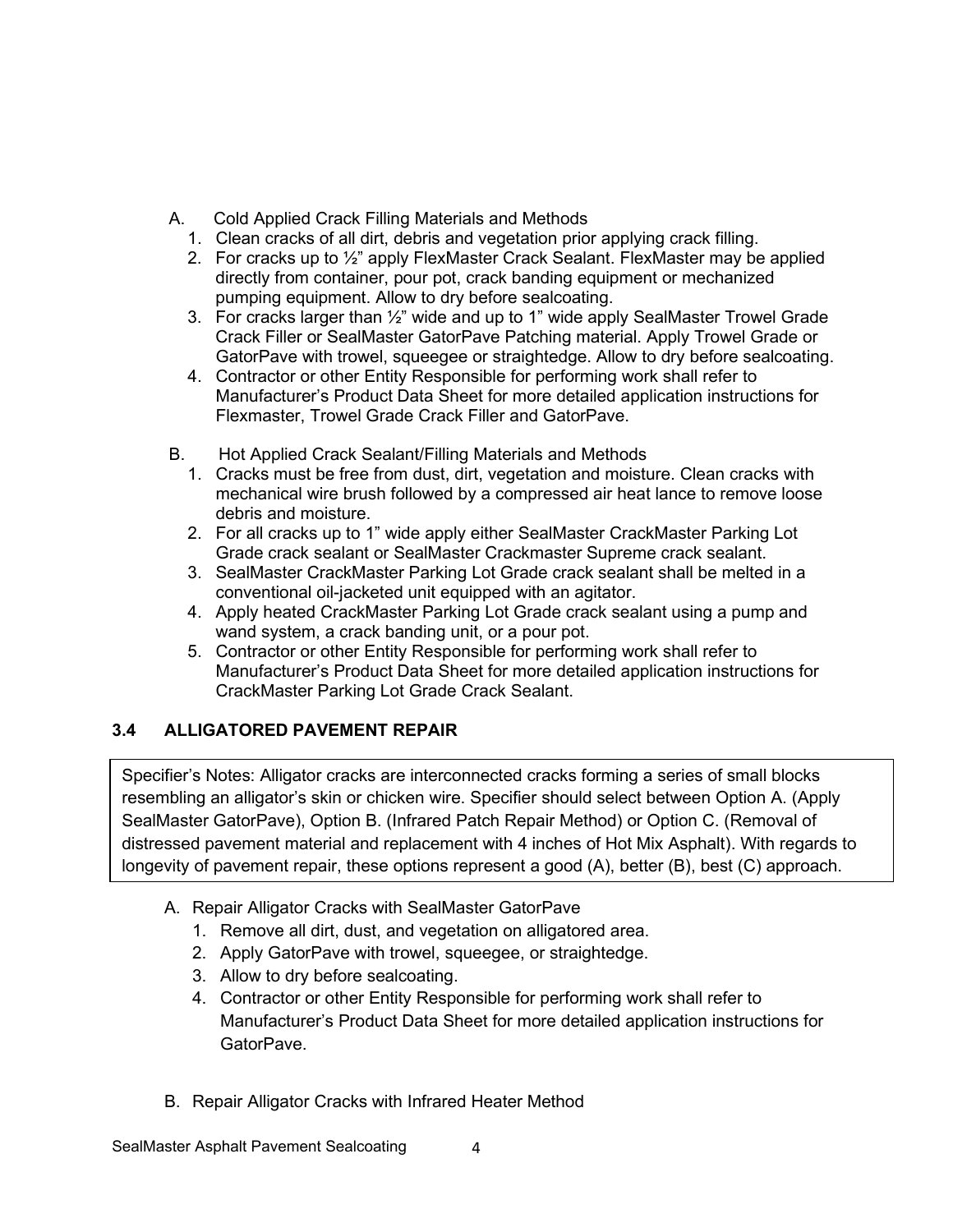- 1. Remove all dirt, dust, and vegetation on alligatored area.
- 2. Heat alligatored pavement area to a temperature between 290°F and 325°F to soften pavement. Scarify heated softened asphalt with an asphalt rake to a depth of 2-3 inches. Add SealMaster Asphalt Binder Plus at a rate of 0.20 gallon per square yard while pavement material is still soft and workable. Mix Asphalt Binder Plus into heated softened asphalt with the asphalt rake. Level smooth with rake and compact area with either a plate compactor or asphalt roller. Note- A small amount of fresh Hot Mix blacktop may be added to heated material if needed to assure a smooth, flush finish to adjoining pavement surface.
- 3. Contractor or other Entity Responsible for performing work shall refer to Manufacturer's Product Data Sheet for more detailed application instructions for SealMaster Asphalt Binder Plus.
- C. Repair Alligator Cracks with Full-Depth Hot Mix Asphalt
	- 1. Saw cut and remove the alligatored pavement to the depth necessary to reach firm support (firm base materials).
	- 2. Prime bottom of patch area and vertical sides of saw cut with SealMaster Asphalt Binder Plus.
	- 3. Fill patch area with fresh hot mix asphalt.
	- 4. Compact fresh hot mix with hand tamper, vibratory-plate compactor, or asphalt roller. Finished patchwork shall be flush and level with adjoining pavement.
	- 5. Contractor or other Entity Responsible for performing work shall refer to Manufacturer's Product Data Sheet for more detailed application instructions for SealMaster Asphalt Binder Plus.

# **3.5 POTHOLE REPAIR**

Specifier's Notes: Specifier should select between Option A. (Fill Potholes with SealMaster Pothole Patch (Cold Patch)) or, Option B. (Fill Potholes with Hot Mix Asphalt). Hot Mix Asphalt provides a more durable solution for patching. However, SealMaster PatchMaster Pothole Patch offers an acceptable and more economical approach to filling potholes.

- A. Fill Potholes with SealMaster PatchMaster Pothole Patch
	- 1. Remove loose material, debris and standing water from pothole prior to application.
	- 2. Apply PatchMaster directly from bag into pothole
	- 3. Compact PatchMaster with a hand tamper, vibratory-plate compactor or asphalt roller. Finished patchwork shall be flush and level with adjoining pavement.
	- 4. Contractor or other Entity Responsible for performing work shall refer to Manufacturer's Product Data Sheet for more detailed application instructions for SealMaster PatchMaster Pothole Patch.

## **3.6 OIL SPOT PRIMING**

A. Prime Oil Spots with SealMaster Prep Seal or SealMaster Petro Seal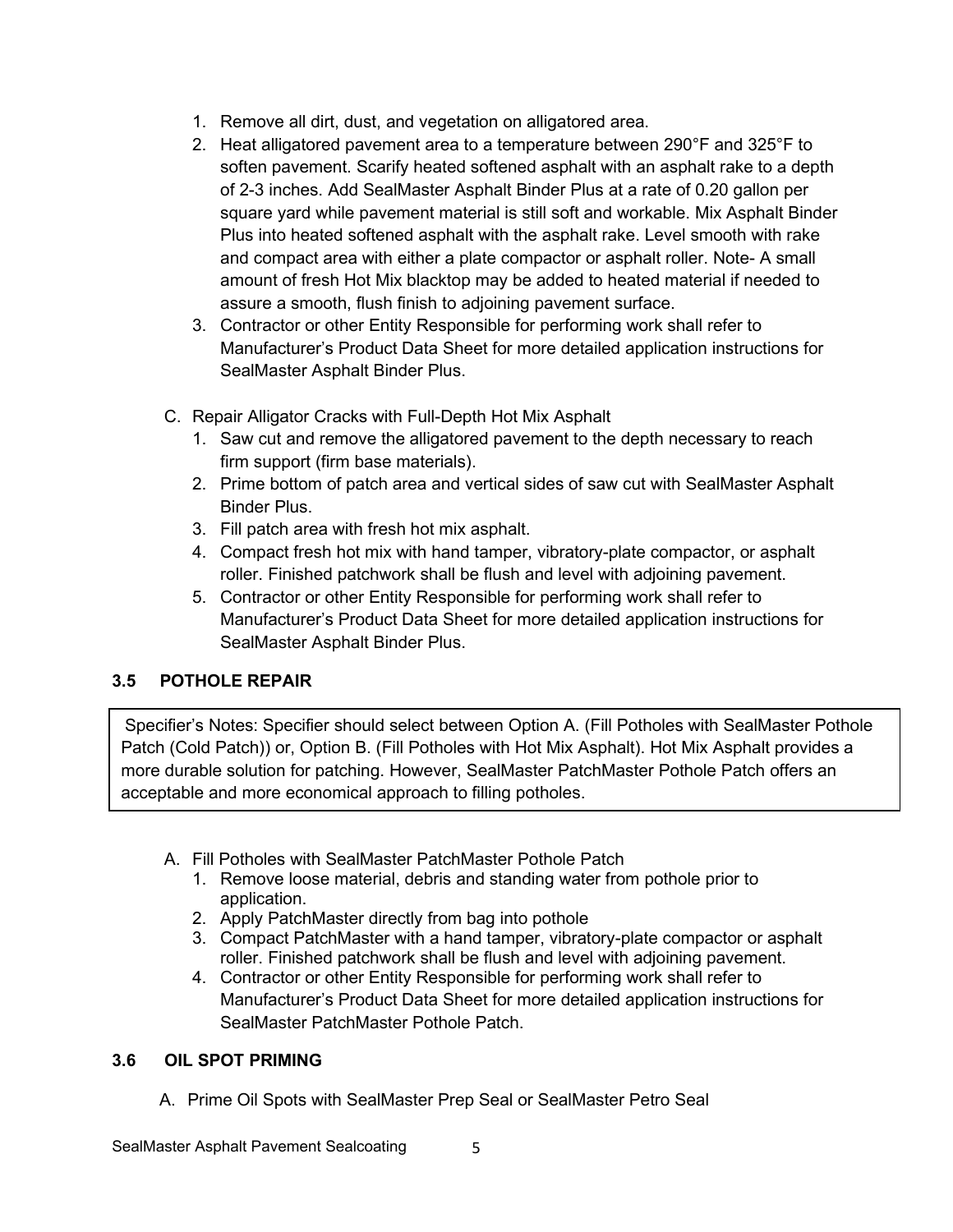- 1. Wipe or scrape excessive build-up of oil, grease, and gasoline spots. A torch may be used to burn away any residual.
- 2. Apply oil spot primer with brush, roller or sprayer.
- 3. Allow to dry before sealcoating.
- 4. Contractor or other Entity Responsible for performing work shall refer to Manufacturer's Product Data Sheet for more detailed application instructions for SealMaster Prep Seal or SealMaster Petro Seal.

## **3.7 LINE BLOCK-OUT PAINT**

Specifier's Notes: SealMaster Line Block-Out Paint should only be used when specifier is changing the pattern or lay-out of existing traffic markings. If pattern and lay-out of existing traffic markings will remain the same after applying sealcoating materials, then Line Block-Out Paint is not necessary.

- A. Applying SealMaster Line Block-Out Paint
	- 1. Remove all loose material and dirt from existing traffic markings.
	- 2. Apply SealMaster Line Block-out paint with pressurized spray equipment, brush or roller.
	- 3. Allow to dry before sealcoating.
	- 4. Contractor or other Entity Responsible for performing work shall refer to Manufacturer's Product Data Sheet for more detailed application instructions for SealMaster Line Block-Out Paint

## **3.8 POLYMER-MODIFIED MASTERSEAL (PMM) ULTRA APPLICATION**

Specifier's Notes: For non-computerized rate control equipment, a minimum of two coats of Polymer-Modified MasterSeal Ultra is recommended for the entire pavement surface to be sealcoated. One spray coat with computerized rate control equipment is accepted. These are only recommendations, and each project is "job specific".

- A. Applying SealMaster Polymer-Modified MasterSeal Ultra
	- 1. Remove all loose material and dirt from pavement surface. Remove grass along edge of pavement to find true edge of pavement. Power blowers, mechanical sweeping devices and push brooms are acceptable cleaning methods.
	- 2. Equipment used to apply Polymer-Modified MasterSeal Ultra shall have continuous agitation or mixing capabilities to maintain homogeneous consistency of pavement sealer mixture throughout the application process. Spray equipment shall be capable of mixing and spraying pavement sealer with sand added. Self-propelled squeegee equipment with mixing capability shall have at least 2 squeegee or brush devices (one behind the other) to assure adequate distribution and penetration of